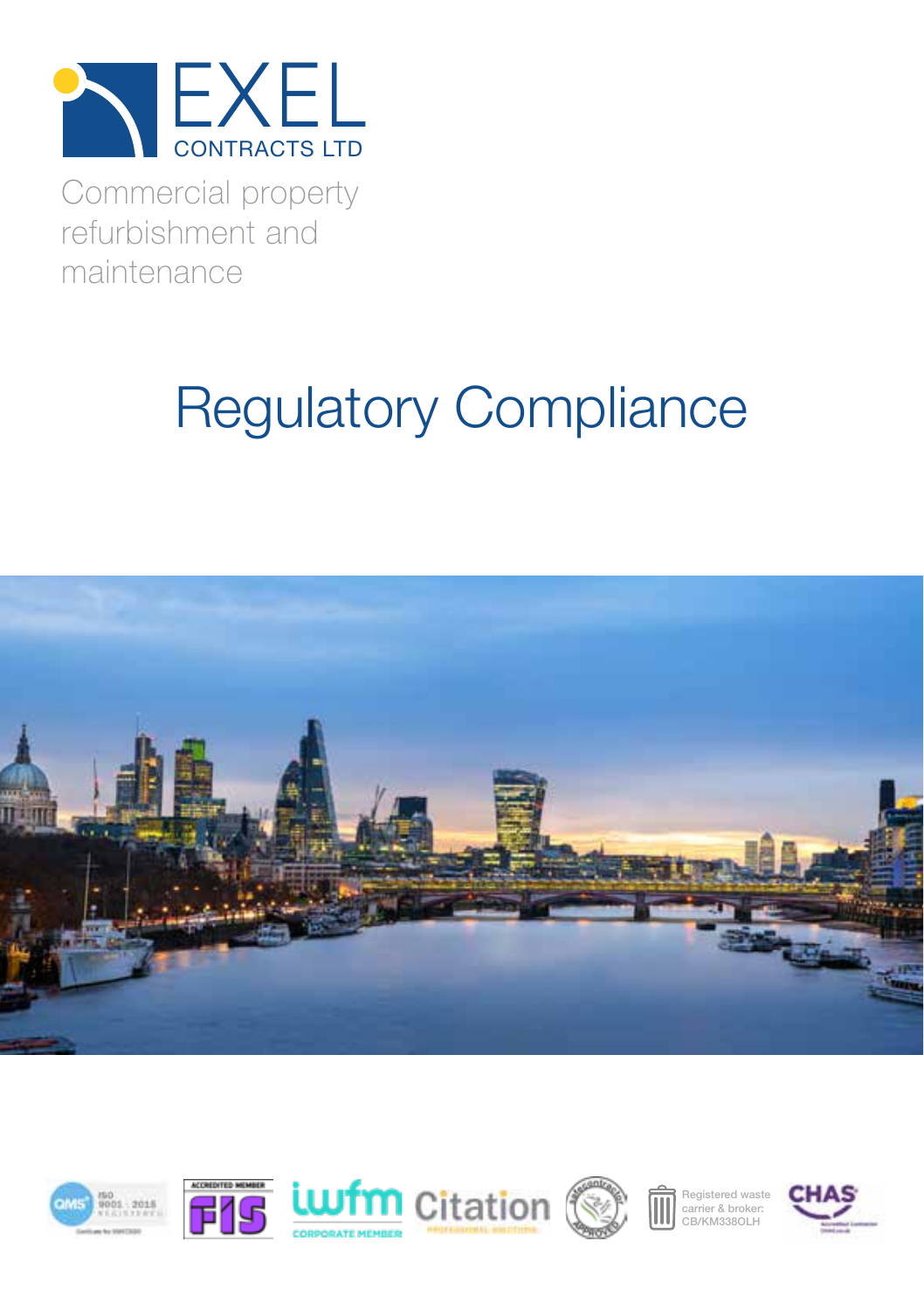#### Regulatory Compliance

Essentially, regulatory compliance is a business's adherence to laws and regulations. These regulations ensure that all items within a company's facility are up to British Standards, meaning that they are deemed safe for you, your staff and your customers.

Making sure that your facility reaches these standards requires regular compliance maintenance to locate any problems that could breach legislation, and then fixing them quickly.

Effective regulatory compliance can range from Fire Risk Assessments to gas safety inspections and certification, and even adhering to established procedures for identifying and removing asbestos.

Failure to comply with health and safety legislation not only endangers your employees and clients, but can result in large fines, and in some cases, court proceedings.

Depending on your lease terms, some responsibilities will sit with the landlord, others will sit with the tenant, and some will effectively be the responsibility of both parties.

When in doubt – check your lease, ensure you have a paper trail and always err on the side of caution.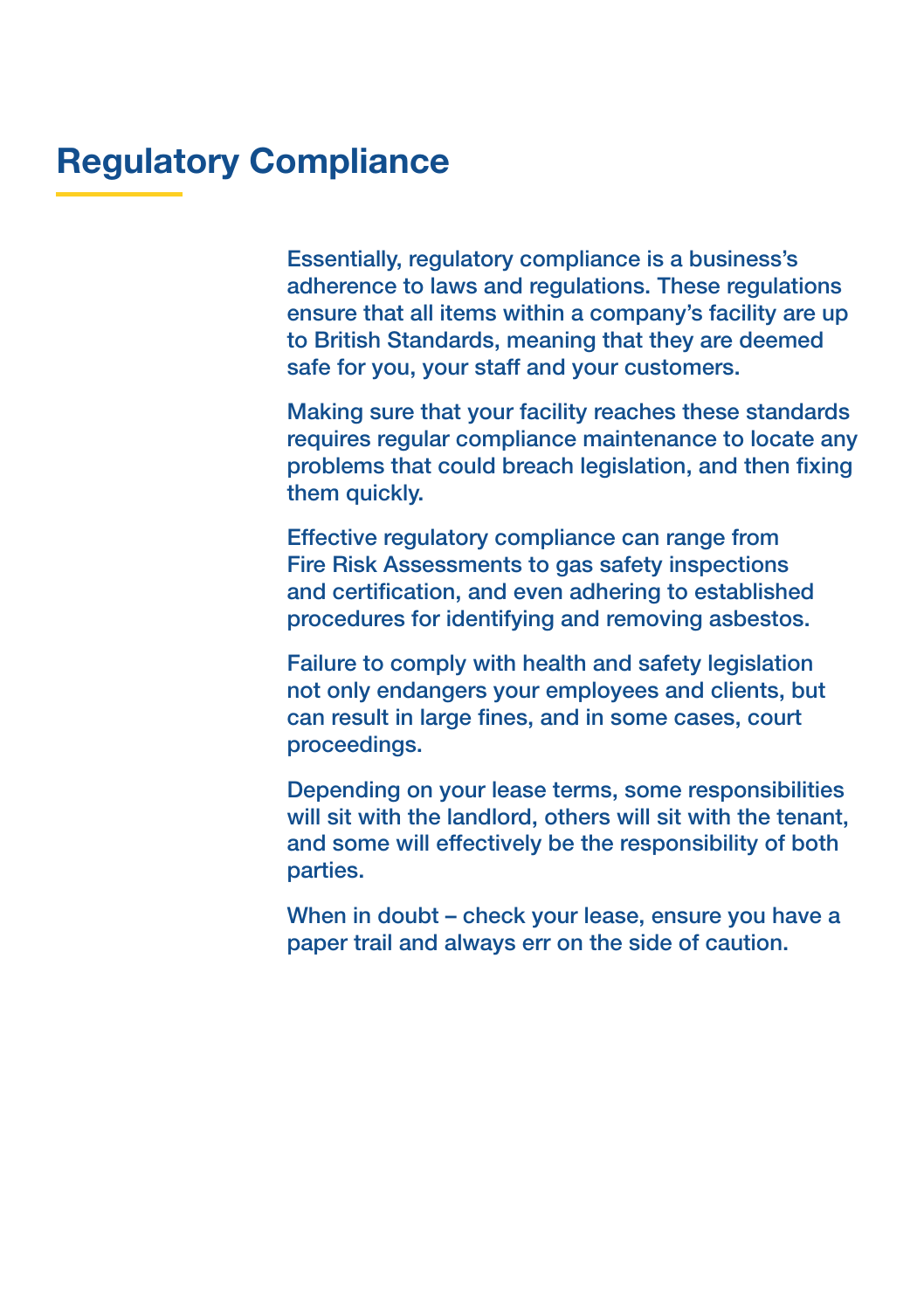#### **Electrical**

The Electricity at Work Regulations 1989 requires that all systems are maintained in a manner that will prevent danger. Whilst it does not specifically require installations to be certified, Electrical Installation Condition Reports in line with IEE Regulations and BS7671: 17th Edition Amended 2011 are the only effective method of proving compliance. It is also a requirement to inspect and test any apparatus that may be connected to an electrical supply, Portable Appliance Testing under IEE Code of Practice ensures compliance.

- 5 year Electrical Testing (EICR)
- Emergency Light Testing
- Portable Appliance Testing (PAT)

#### Fire

The Regulatory Reform (Fire Safety) Order 2005. The Fire Act 2005 replaces most fire safety legislation with one simple order. It means that any person who has some level of control in premises must take reasonable steps to reduce the risk from fire and make sure people can safely escape if there is a fire. It places the responsibility of fire safety firmly onto the business employer, manager or owner. It states that you must ensure all equipment used for fire safety must comply with the relevant British Standard.

- Fire Alarm Systems
- Emergency Lighting Systems
- Sprinkler Systems
- Fire Extinguisher Servicing
- Fire Suppression
- Fire Risk Assessments
- Fire Door Servicing and Maintenance
- Fire Safety and Escape Signage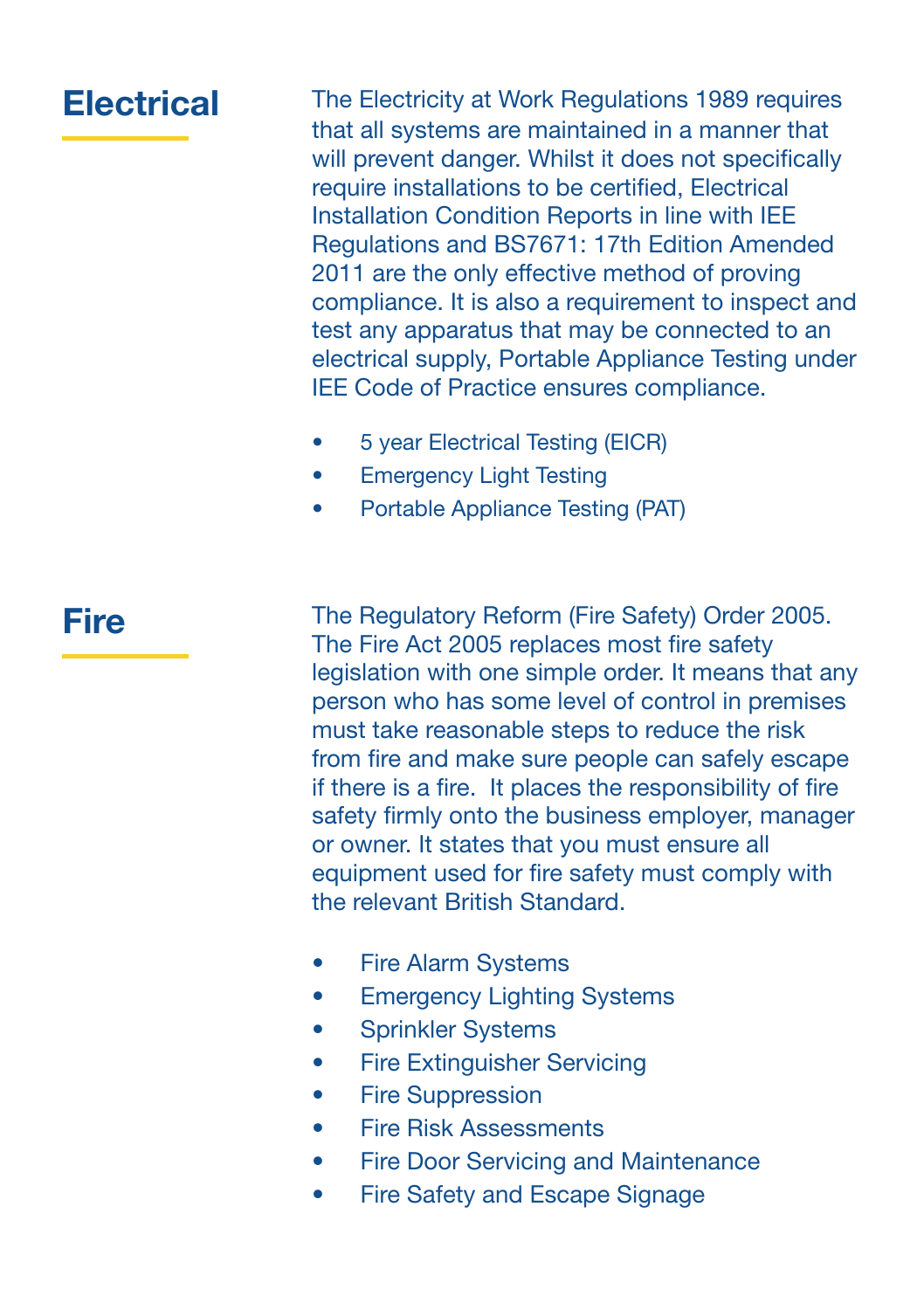#### Gas Safety

The Gas Safety (Installation and Use) (Amendment) Regulations 2018 impose duties on the users of Gas systems to ensure that they are safe and suitable for use. These duties include responsibility for the annual servicing, inspection and certification of all in service gas boilers and any other type of gas burning equipment. These must be carried out by an engineer registered with the Gas Safe Register.

- Gas Safety Inspection and Certification
- Gas Appliance Servicing and Maintenance
- Energy Surveys and Efficiency Assessments
- Installation, Maintenance and Servicing of Commercial Gas Appliances

#### **Water**

Under the Control of Substances Hazardous to Health (COSHH) Regulations, there is a statutory duty to control the risk of legionella bacteria in water systems. The process of identifying potential risk, managing and controlling those risks is achieved in line with the Approved Code of Practice (L8 ACoP 2001) Management of Legionella bacteria in water systems.

- Legionella Risk Assessments and Audits
- UKAS Approved Microbiological Sampling
- Control, Management and Monitoring **Systems**
- Water Treatment and Bacterial Control
- System Modification, Cleans and Chlorination
- Tank Refurbishment / Replacement
- Training Services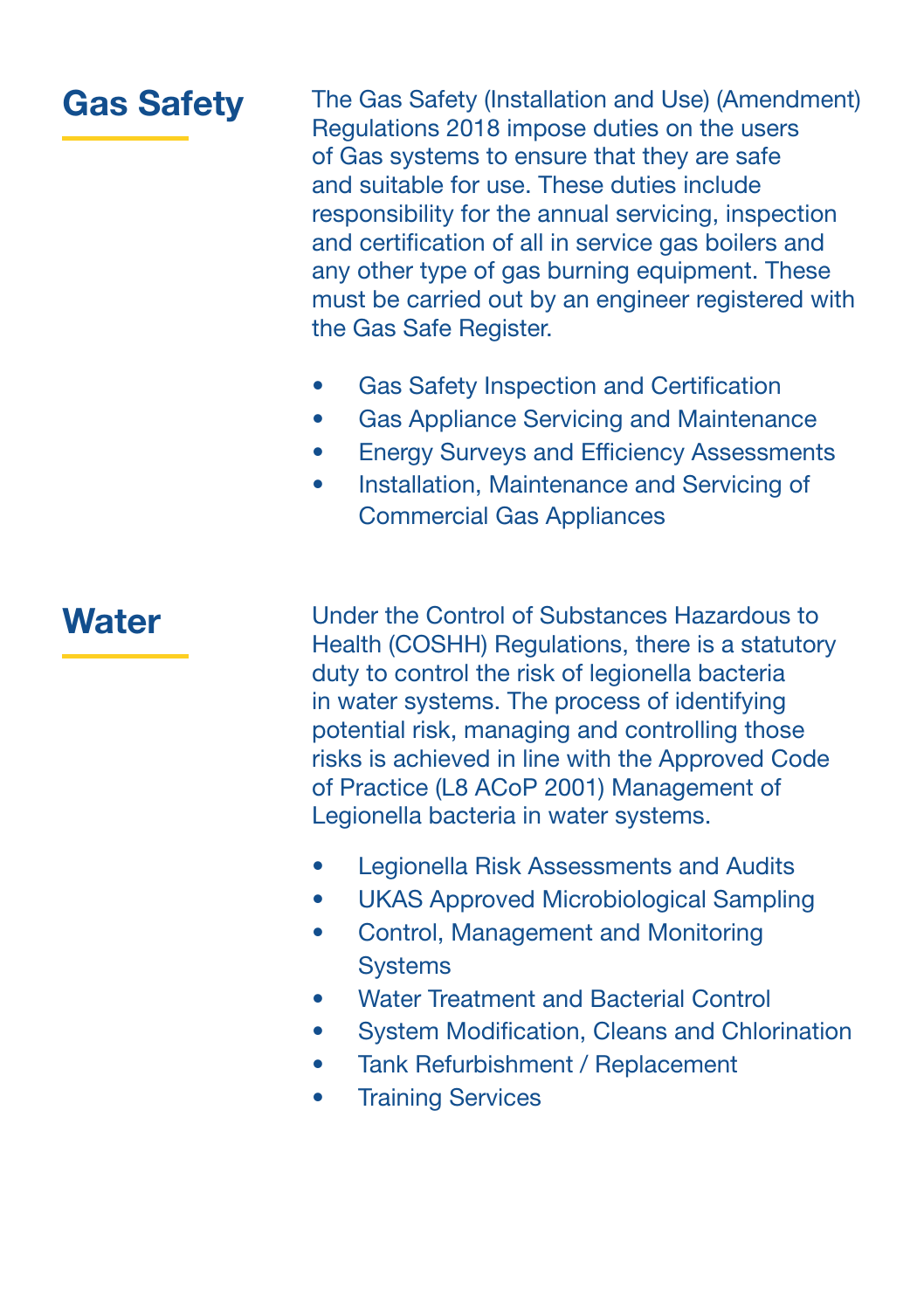#### Asbestos

The Control of Asbestos Regulations 2012 is the governing legislation that requires the identification, management and control of asbestos within the workplace. The intention is to locate, as far as is reasonably practicable, the presence and extent of any suspect asbestos-containing materials in a property and assess its condition. The Control of Asbestos Regulations impose duties on employers, employees and those in control of premises to manage risks posed by asbestos. The Surveying is carried out in line with the HSE Document HSG264 "Asbestos: The Survey Guide" which replaced the MDHS100 guidance in January 2010. Any identified ACM's are then required to be removed or managed in line with HSE guidance in HSG 227 A Comprehensive Guide to Managing Asbestos in Premises.

- Management Surveys
- Management Survey Annual Re-Inspections
- Refurbishment and Demolition Surveys
- Removal Services
- Encapsulation Services
- Training Services

### Air **Conditioning**

The Energy Performance of Buildings Regulations 2007 introduced a legal obligation on operators of Air Conditioning systems to undertake a regular energy inspection on the design, installation and operation of such systems. These inspections must be completed every 5 years by an approved inspector. The F Gas Regulations 2006 require systems with more than 3kg of refrigerant gas to be inspected and certified every 12 months, more frequently for larger systems. General planned maintenance and servicing of systems though recognised as "best practice" is not a statutory requirement.

- Planned Maintenance and Servicing Programs
- TM44 Assessments
- F Gas Certification
- R22 and HCFC Replacement Programmes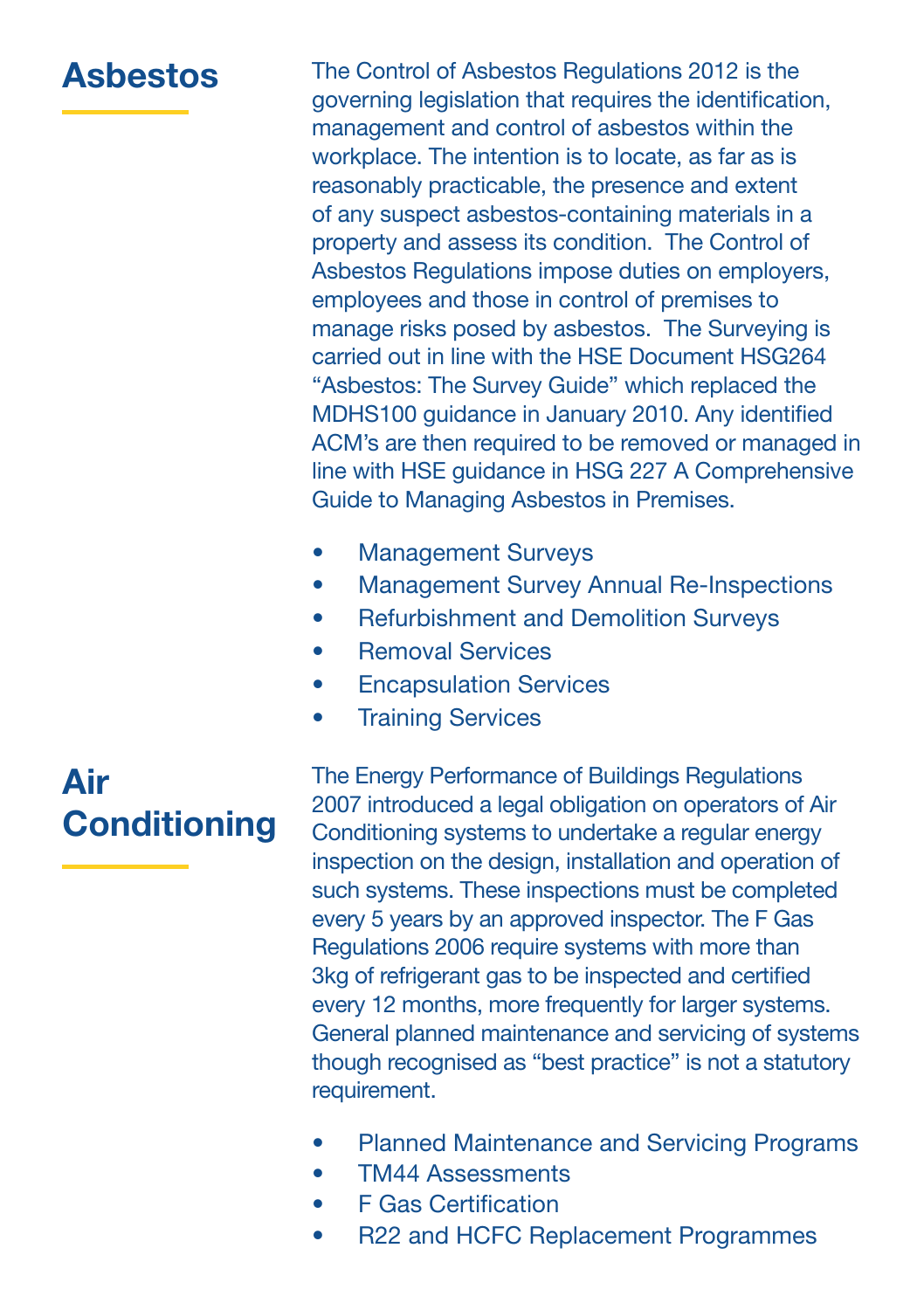#### General

Having good office facility management is important for a number of reasons, but one of the highest is in fact that it can contribute massively to employee satisfaction and wellbeing. It is important that offices are well-maintained and managed in order to ensure employees are productive and motivated. This will include planned maintenance to ensure the fabric of the building is up to scratch as well as reactive and compliance maintenance to help in the event of an unexpected breakage and to ensure health and safety compliance.

An employer is also responsible for providing a reasonable temperature, space, ventilation, lighting, toilets and washing facilities, drinking water and safe equipment. If the employer fails to comply with health and safety laws then it can be prosecuted under the Health and Safety at Work Act 1974.

In addition to these maintenance services, within office facility management it is important to consider hygiene as well as other services such as energy and lighting.

Our hygiene services provide piece of mind that your facility is meeting the highest hygiene standards, we offer full commercial and industrial cleans to ensure your facility is spotless. In addition to this we do full handover cleans, should you decide to move office.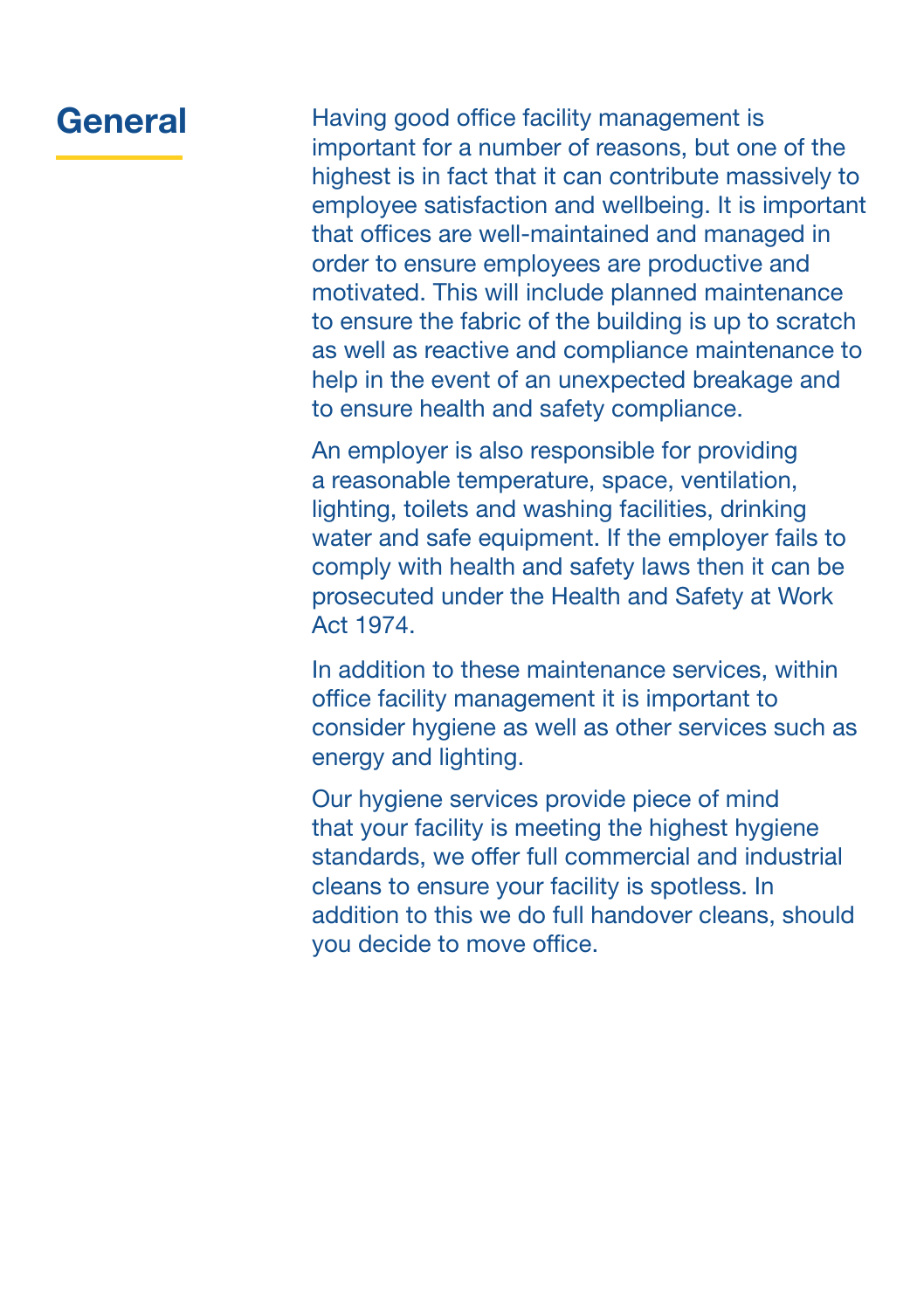



## Facilities Management Checklist Facilities Management Checklist

Commercial Commercial property property refurbishment refurbishment & maintenance & maintenance

.<br>We are extremely cost competitive, you can relax in the knowledge that we will undertake all your maintenance .<br>requirements and bring you in line with all current legislations. We will remind you of all renewal dates to ensure *that your compliance maintenance does not lapse. that your compliance maintenance does not lapse.*

*Don't leave it for another day/month/year, contact Exel Contracts and arrange a quote. Don't leave it for another day/month/year, contact Exel Contracts and arrange a quote.*

#### **Planned / Reactive Maintenance Planned / Reactive Maintenance** Daily/Weekly/Monthly Handyperson Daily/Weekly/Monthly Handyperson Office Maintenance Cleaning including Deep Cleaning Office Maintenance Cleaning including Deep Cleaning Door-Window-Blind Servicing Door-Window-Blind Servicing Waste Removal Waste Removal Office Furniture/Appliances Office Furniture/Appliances Fire Stopping Fire Stopping Decorating Decorating Signage Signage Polishing Polishing Flooring Flooring Office Reconfigurations Office Reconfigurations Electrician Electrician Plumber Plumber Locksmith Locksmith Pest Control Pest Control Sani Pump Clean Sani Pump Clean Lamp Maintenance Lamp Maintenance **Compliance Maintenance Compliance Maintenance** Air Conditioning Maintenance Air Conditioning Maintenance Disability Assessment Disability Assessment 5yrs Fixed Electrical Wire Test 5yrs Fixed Electrical Wire Test Emergency Light Testing Emergency Light Testing Fire Risk Assessment Fire Risk Assessment Fire Extinguishers & Blankets Annual Maintenance Fire Extinguishers & Blankets Annual Maintenance PAT Testing PAT Testing Legionella Water Testing Legionella Water Testing **Refurbishment Projects Refurbishment Projects** Design And Build Design And Build Office Partioning Office Partioning Complete Office Fit-Outs Complete Office Fit-Outs Project Management Project Management ✔*Contact Exel to quote* ✔*Contact Exel to quote*

www.exelcontracts.com | 01708 769 140 | enquiries@exelcontracts.com www.exelcontracts.com | 01708 769 140 | enquiries@exelcontracts.com